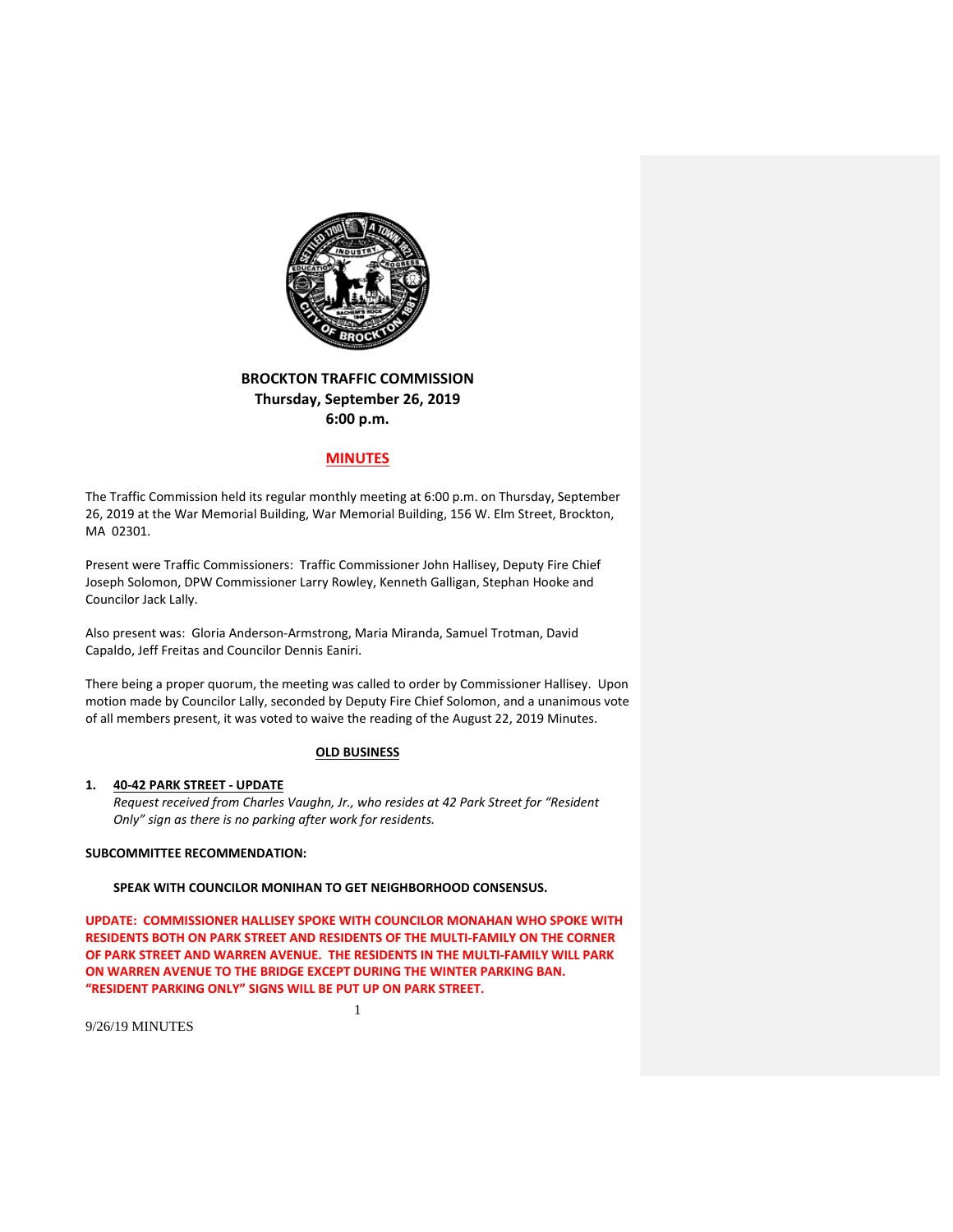## **SUBCOMMITTEE RECOMMENDATION:**

## **TAKE NO ACTION AT THIS TIME. CONTINUE UNTIL NEXT MONTH FOR FURTHER DISCUSSION.**

Discussion: "Resident Only" parking is for people in the general neighborhood that can park there once the winter comes or if there is not enough space on Warren Avenue, they can park on Park Street. The resident only parking will be from Main Street to Warren Avenue for the whole length on the north side.

DPW Commissioner asked how this will be enforced. Commissioner Hallisey said the plates will be run to make sure they are residents. Councilor Lally voiced his skepticism on how this will work but Councilor Monahan spoke with the residents and they were in agreement with this.

Ken Galligan wanted clarification on the resident parking policy. The secretary informed the board that fluorescent pink numbered permits are issued with address and registration for residents keep on their dashboard. Residents must present their license and registration to be issued a permit. This will apply to the 2 multi-family houses on Warren Avenue. Commissioner Hallisey will get the house numbers for the secretary.

**SUBCOMMITTEE RECOMMENDATION: COMMISSIONER HALLISEY SPOKE WITH COUNCILOR MONAHAN WHO SPOKE WITH RESIDENTS BOTH ON PARK STREET AND RESIDENTS OF THE MULTI‐FAMILY ON THE CORNER OF PARK STREET AND WARREN AVENUE. THE RESIDENTS IN THE MULTI‐FAMILY WILL PARK ON WARREN AVENUE TO THE BRIDGE EXCEPT DURING THE WINTER PARKING BAN. "RESIDENT PARKING ONLY" SIGNS WILL BE PUT UP ON PARK STREET.**

Upon motion duly made by Commissioner Rowley, seconded by Councilor Lally, and a unanimous vote of the members present, it was

## **VOTED: TO APPROVE SUBCOMMITTEE RECOMMENDATION.**

#### **2. HILLBERG AVENUE & LONGWOOD AVENUE**

*Request received from Sean Murphy who resides at 77 Longwood Avenue and is requesting a "Stop" sign at the intersection of Hillberg Avenue and Longwood Avenue (on the Longwood Avenue side) due to multiple accidents at this intersection. (Board members: 3 year accident history previously provided).*

## **SUBCOMMITTEE RECOMMENDATION:**

- **1. PLACE A "STOP AHEAD" SIGN ON POST WITH YELLOW STRIPE/TAPE @ 121 HILLBERG AVENUE EAST OF THE FIRE HYDRANT FOR WESTBOUND VEHICLES.**
- **2. PLACE A "STOP AHEAD" SIGN ON POST WITH YELLOW STRIPE/TAPE IN FRONT OF 184 HILLBERG AVENUE @ THE STOCKADE FENCE FOR EASTBOUND VEHICLES.**
- **3. DPW REMOVE SHRUBS ON NORTHWEST CORNER OF LONGWOOD AVENUE AND HILLBERG AVENUE HEADING EAST.**
- **4. PLACE RED STRIPING ON ALL STOP SIGNS.**

 $\mathcal{D}$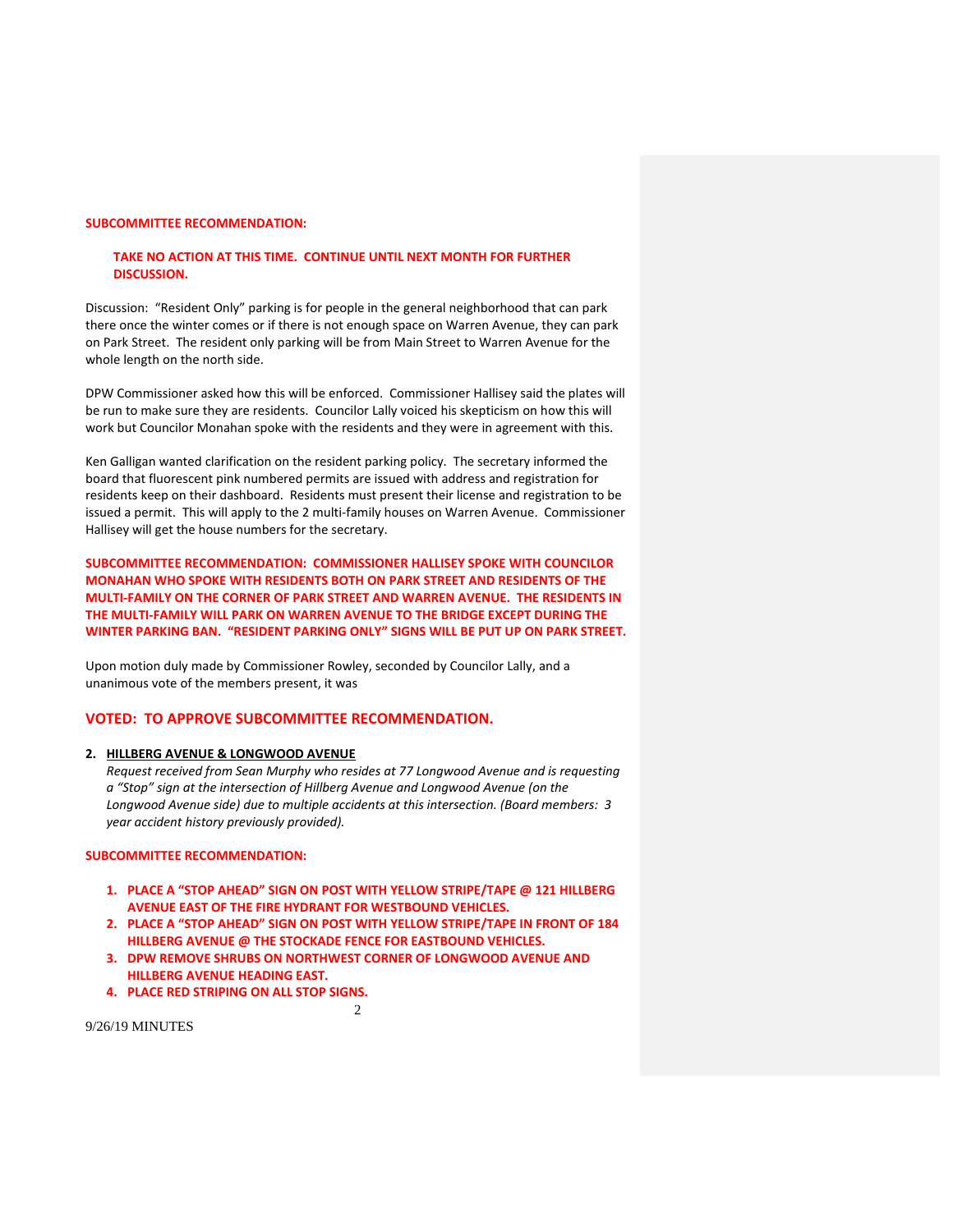- **5. REPLACE STOP SIGN POST IF NEEDED.**
- **6. CHANGE STREET LIGHT TO 185 DOUBLE LIGHT.**
- **7. ADD STOP SIGNS AND PAINT TO MAKE LONGWOOD AVE 4 WAY STOP DUE TO MV ACCIDENTS.**

Discussion: It appears the shrubs have been trimmed and that they are on City property and there is no sidewalk there. Ken Galligan stated that the problem was going east on Hillberg Avenue when you stop at Longwood looking to the left, you cannot see cars coming south on Longwood. This is really an obstruction. DPW Commissioner Rowley will check and monitor. DPW Commissioner Rowley asked what a 185 Double Light was and informed the board that he will replace the light with a brighter one. Commissioner Hallisey stated that the painting for the 4 way stop will be done in the spring.

Upon motion duly made by Steve Hooke, seconded by Councilor Lally, and a unanimous vote of the members present, it was

## **VOTED: TO APPROVE SUBCOMMITTEE RECOMMENDATION.**

#### **3. WILDER STREET**

*Request received from Ward 7 Councilor Shirley Asack on behalf of resident Tyler Knowlton who is concerned that Wilder Street is being used as a cut through from North Main Street and North Montello Street. Speeding has become a safety issue for the kids who play near their homes. They would like to request signage that prevents through traffic from 3:00 p.m. ‐7:00 p.m. Councilor Asack would also request police presence weekdays at peak hours 5:00 p.m. ‐6:00 p.m. to enforce speed limit.*

## **SUBCOMMITTEE RECOMMENDATION:**

 **25 MPH SPEED LIMIT SIGNS ON BOTH ENDS OF STREET COUPLED WITH TRAFFIC ENFORCEMENT**

Upon motion duly made by Deputy Fire Chief Solomon, seconded by Councilor Lally, and a unanimous vote of the members present, it was

## **VOTED: TO APPROVE SUBCOMMITTEE RECOMMENDATION.**

### **4. MERRITT AVENUE**

*Request received from Ward 6 Councilor Jack Lally requesting "No Parking" on the eastside of Merritt Avenue due to parking issues associated with neighborhood parties.*

### **SUBCOMMITTEE RECOMMENDATION:**

- **1. "NO PARKING EITHER SIDE FROM HERE TO END OF STREET" ON POLE #1**
- **2. ADDITIONAL SIGN AND POST ACROSS FROM POLE #1 "NO PARKING EITHER SIDE HERE TO END OF STREET"**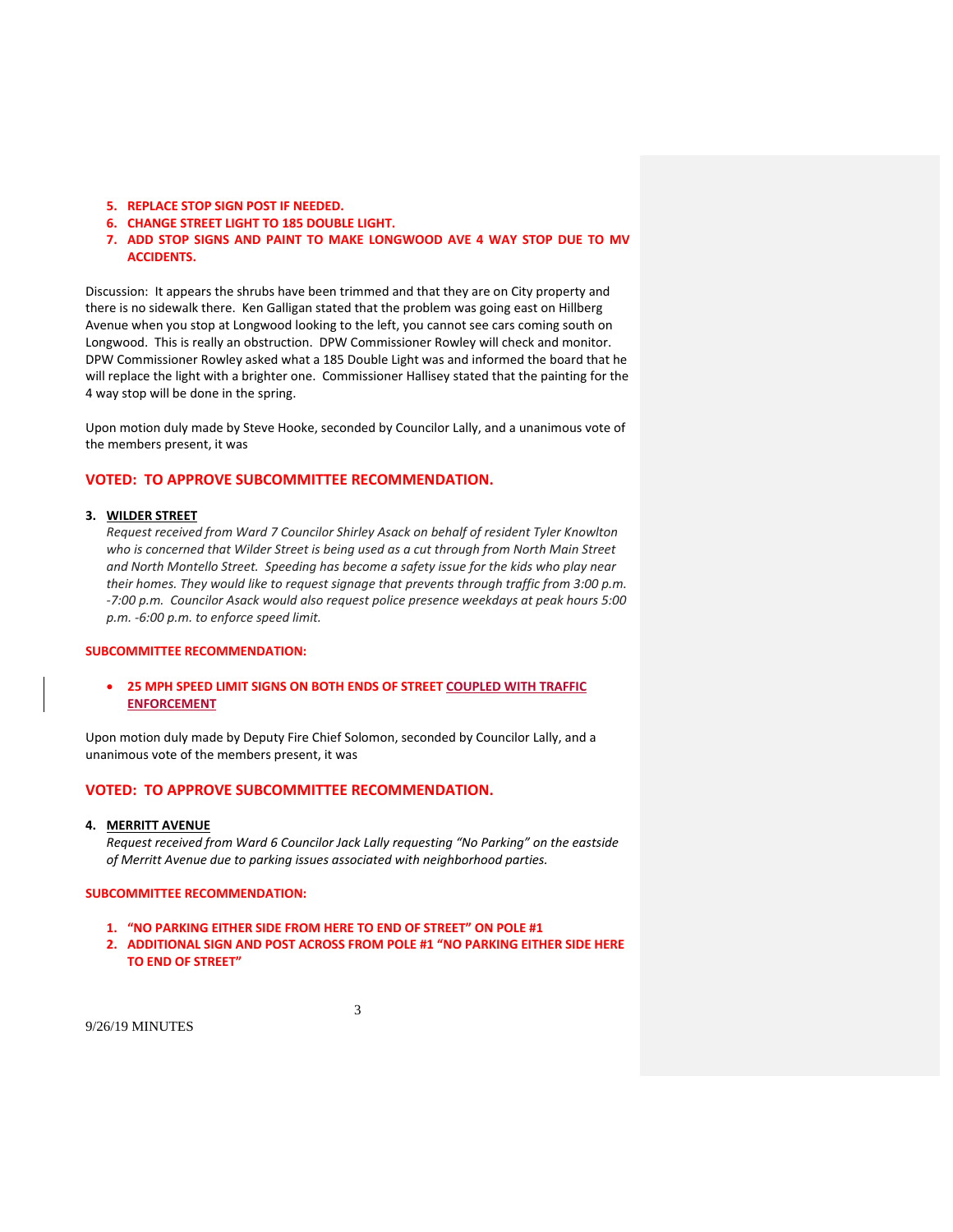## **3. ADDITIONAL SIGN ON POLE #2 "NO PARKING EITHER SIDE" SIGN AND POST IN FRONT OF #21 MERRITT AVE "NO PARKING EITHER SIDE"**

Discussion: The secretary informed Commissioner Hallisey that this has been referred to Quality of Life (house on Oscar Avenue creating the problem). Commissioner Hallisey informed the board that he has spoken to the neighbors and all are in favor.

Upon motion duly made by Commissioner Rowley, seconded by Councilor Lally, and a unanimous vote of the members present, it was

## **VOTED: TO APPROVE SUBCOMMITTEE RECOMMENDATION.**

## **5. NORTH CARY STREET FROM NORTH QUINCY STREET TO TOBY ROAD**

*Request received from Ward 6 Councilor Jack Lally to make one way for southbound traffic from North Quincy Street to Toby Road (southbound traffic has to continue onto North Cary Street and turn onto Toby Road).* 

## **SUBCOMMITTEE RECOMMENDATION:**

## **REQUEST MEETING WITH OLD COLONY PLANNING COUNCIL (OCPC) FOR FURTHER ACTION.**

Discussion: Coupled this with item #6. Commissioner Hallisey stated that the board will sit down and meet with OCPC. Councilor Lally expresses his gratitude to the board for going to the site(s) and agreeing there is a major problem there. Councilor Lally moved to accept the subcommittee recommendations and withdrew his motion to allow DPW Commissioner Rowley to speak.

DPW Commissioner Rowley asked for a little leeway because he is of the opinion that both North Cary Street & North Quincy Street and Ash Street and West Chestnut Street (#18 on agenda) needs a set of working lights. He referenced the handout provided to the board members and stated that he took it upon himself to do an engineering survey. DPW Commissioner Rowley stated that these two intersections are always being brought up and he felt that the board was just putting band aids on the problem. He recommended that the board take it upon themselves to have an engineering study done on both to see how much it would cost to put up working lights. He stated he would have to go before City Council to request the funding. If the board does want to do this and follow through with working traffic lights, it will take 1 % years - 2 years. He stated enough is enough, residents keep coming back here.

Ken Galligan agreed that the board has tried a number of band aid solutions. Making Toby Road the main road coming from North Cary Street is never going to work. Trying to get out of Loring Street looking to the left is crazy. He agrees with Larry that if ever an intersection needs a set of traffic lights, it is this one. Mr. Galligan continued by saying that he could not go along with the argument that when the light is green the cars are going to speed around the corner. Could that happen? It could but the safety of that corner up there you have to have traffic lights. When people see traffic lights they tend to slow down. He also agreed that West Chestnut Street and Ash Street (#18 on agenda) definitely need traffic lights.

4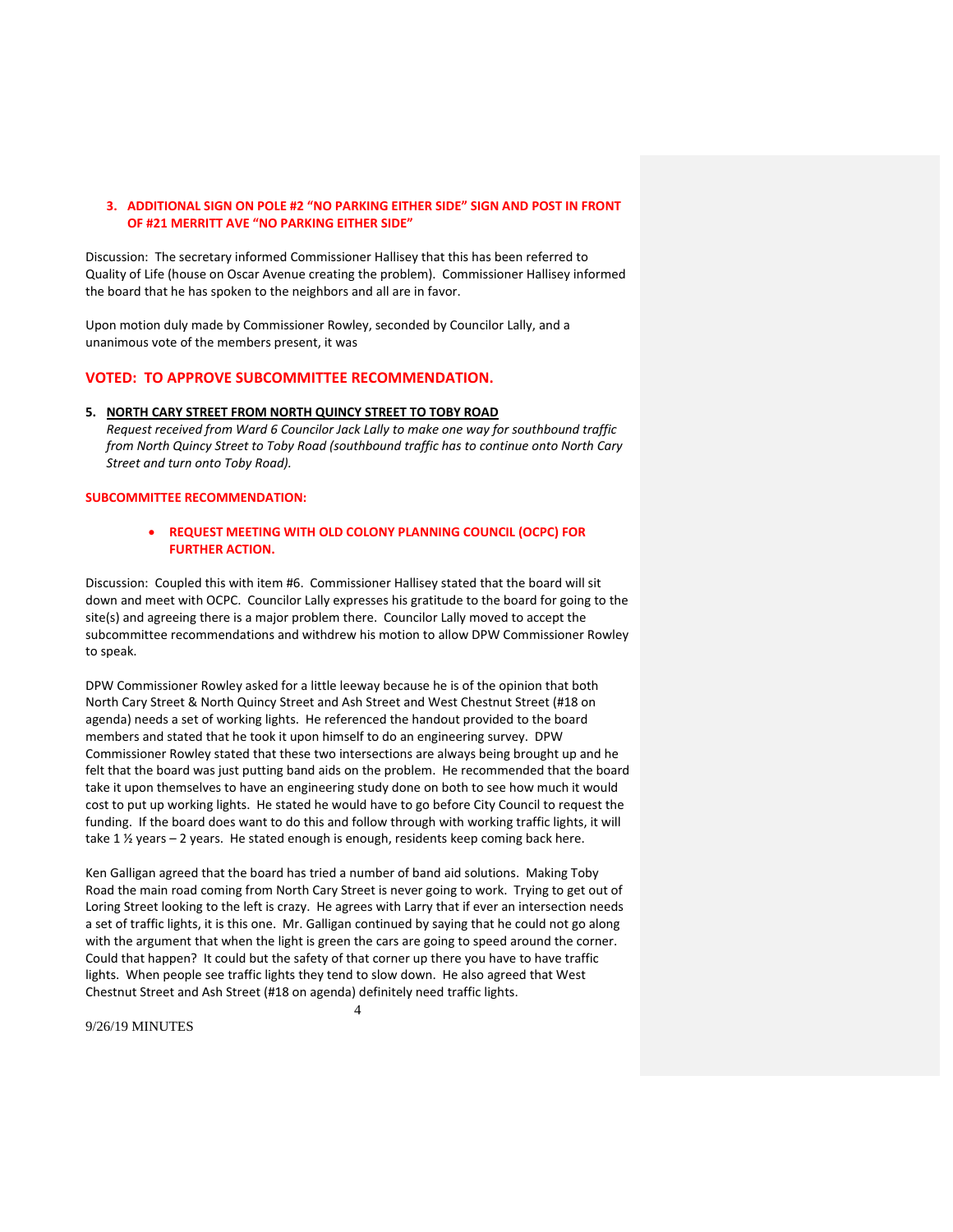DPW Commissioner Rowley also pointed out that both of these intersections are school related. Both areas have kids walking to school. We just can't keep sitting here; we have to take the bull by the horns. We have councilors sitting here with us and know what's going on for when we go before them to request the \$1,000,000.00 to \$2,000,000.00.

Ken Galligan asked what would happen if the Traffic Commission recommends what Larry recommended; to initiate the action to begin the process of installing the traffic lights and still go forward with the meeting with OCPC to let them know what the board wants to do and perhaps working together would give it a little more clout. DPW Commissioner stated that OCPC may be able to get the City a little monetary assistance. OCPC knows that the board has been dealing with this for 10 years. As a Traffic Commission, we do not have the ability to come up with an answer. This requires some major work up there that's beyond the board. The board has recognized the problem and have done as much as they can as a committee. Our next step is to put traffic lights up there.

DPW Commissioner explained that the board can approve the engineering firm to go out and look at this to start the engineering and design. He asked Tighe & Bond which that was provided to you. Ken Galligan asked if this can be done hand in hand with OCPC and should be working along with them. Larry stated no, that the OCPC would be doing the same thing that Tighe & Bond would be doing (or any other engineering firm). They could provide an idea on the cost as some properties will have to be taken, some right of ways, etc. Larry stated that he thought he could use Chapter 90 money to do this. As you can see, it is costing almost \$15,000.00 just for a survey for West Chestnut Street and Ash Street. Both projects will probably run \$30,000.00 ‐ \$50,000.00. Then the board can go to OCPC to let them know what the board is doing. He felt that the board has the authority to do that.

Councilor Lally wanted to clarify that DPW Commissioner Rowley was making a motion to get the ball rolling to install traffic lights at these intersections. Councilor Lally seconded this motion on with the understanding that at some point during this process if OCPC can get us some money or assistance. DPW Commissioner Rowley stated that the Traffic Commission can come up with some money for the surveys and he may be able to come up with some money from Chapter 90 funds.

DPW Commissioner Rowley explained that the Traffic Commission and his office will pay for them to have the two traffic surveys done. The reports will be provided to OCPC to see if they can assist in funding. If not, the funding requisition will have to be presented to City Council for an appropriation.

Councilor Lally informed the board that OCPC has already performed a Road Safety Audit (RSA) and issued their recommendations. He agrees with the DPW Commissioner that this has to move forward regardless of whether OCPC can contribute. He stated that this has to move forward and not make one dependent on the other.

DPW Commissioner Rowley stated that he will have to solicit 3 engineering firms to seek quotes because the cost will exceed \$25,000.00.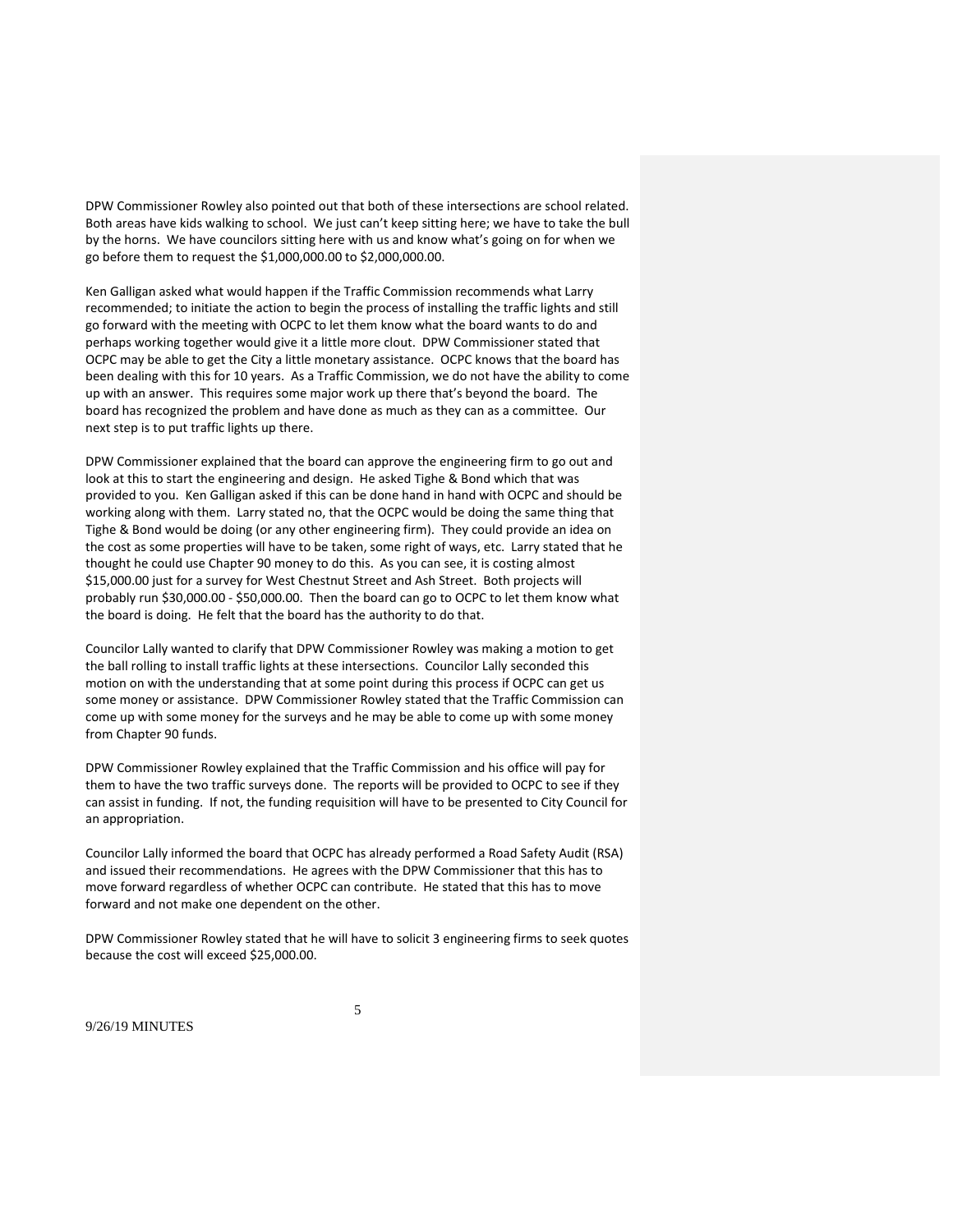Upon motion duly made by DPW Commissioner Rowley, seconded by Councilor Lally, and a unanimous vote of the members present, it was

**VOTED: TO APPROVE MOVING FORWARD ON SEEKING QUOTES FOR ENGINEERING FIRM TO PERFORM TRAFFIC STUDIES FOR NORTH QUINCY STREET & NORTH CARY STREET AND WEST CHESTNUT STREET & ASH STREET. ALSO, TO MEET WITH OCPC WHEN REPORTS ARE SUBMITTED.**

## **6. NORTH QUINCY STREET BEFORE NORTH CARY STREET**

*Request received from Ward 6 Councilor Jack Lally to install "No Left Turn" sign on North Quincy Street before North Cary Street for northbound traffic.* 

## **SUBCOMMITTEE RECOMMENDATION:**

 **REQUEST MEETING WITH OLD COLONY PLANNING COUNCIL (OCPC) FOR FURTHER ACTION.**

Discussion: See above

Upon motion duly made by Councilor Beauregard, seconded by Councilor Lally, and a unanimous vote of the members present, it was

## **VOTED: TO APPROVE SUBCOMMITTEE RECOMMENDATION.**

#### **7. HEIDI'S PLACE, 685 WARREN AVENUE**

*Request of Ward 4 Councilor Susan Nicastro and Ward 3 City Councilor Dennis Eaniri on behalf of Mr. Alex Kosmidis, co‐owner of Heidi's Place Restaurant, 685 Warren Avenue, following the building recently being struck by a car for the 6th time in six years. They request erection of bollards and/or some action that will deter cars from hitting the building, and such other relief as the Traffic Commission deems appropriate.*

### **SUBCOMMITTEE RECOMMENDATION:**

### **"NO PARKING" WEST SIDE ON WARREN AVENUE FROM FOREST AVENUE TO FLORENCE STREET.**

Discussion: Commissioner Hallisey stated that most of the parking problems are from the auto body repair shop and this recommendation should help alleviate the issue. Secretary was asked to check records. There is no record of "No Parking" signs on the west side of Warren Avenue from Forest Avenue to Florence Street. Councilor Eaniri informed the board that he had a conversation with Mr. Kosmidis who was asking about a traffic study to put up a traffic signal and was told this could not be done because there is already traffic lights at Warren Avenue and Forest Avenue.

Commissioner Hallisey stated that Quality of Life will be looking into A & B Auto.

6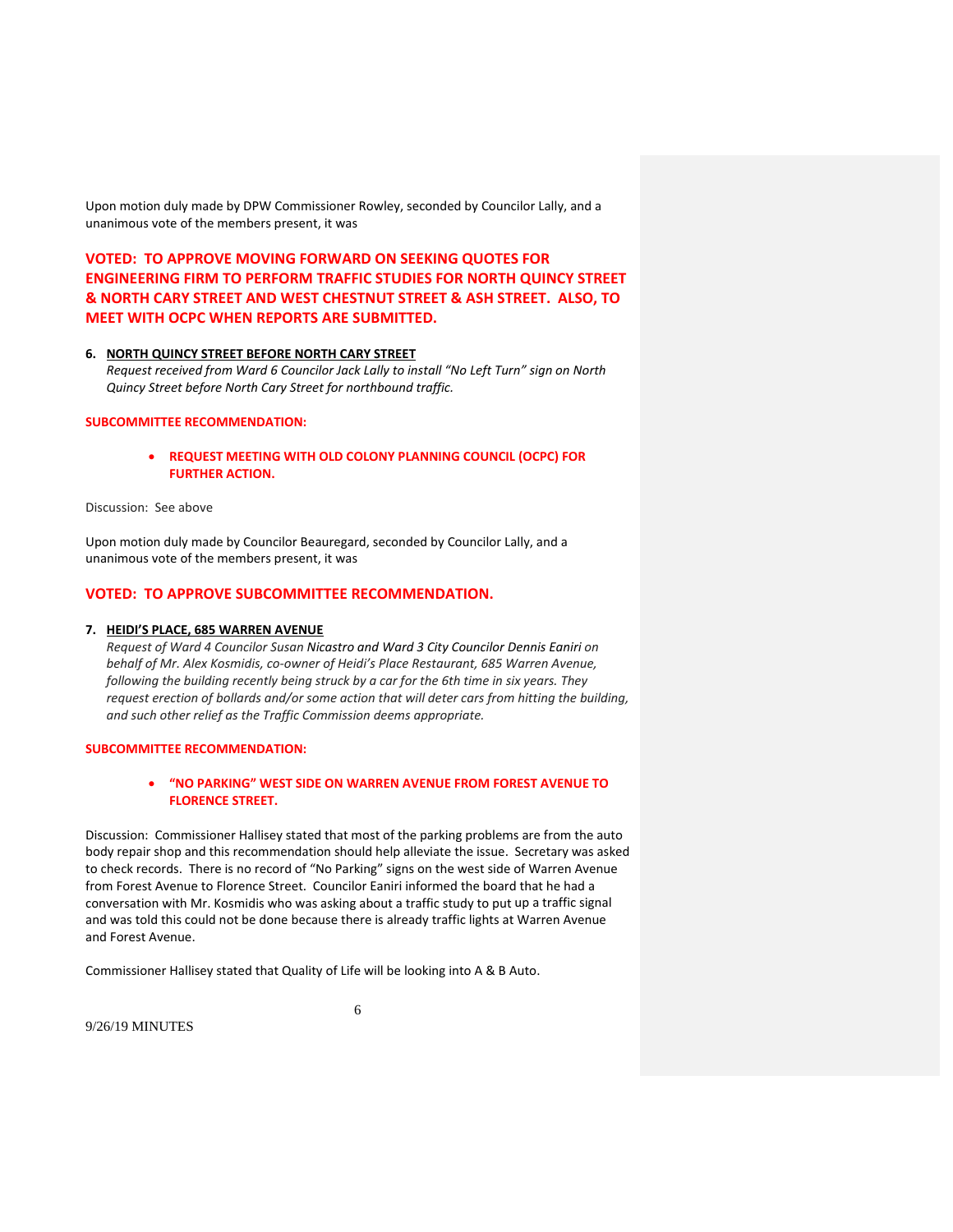Secretary check records to see if Warren Avenue is restricted for no parking in that area. We just voted to establish no parking and if it is already on the books, then it becomes a work order.

Upon motion duly made by Councilor Beauregard, seconded by Councilor Lally, and a unanimous vote of the members present, it was

## **VOTED: TO APPROVE SUBCOMMITTEE RECOMMENDATION.**

### **8. CARL AVENUE**

*Request of Ward 4 Councilor Susan Nicastro on behalf of a Carl Avenue resident, to take measures to reduce the speeds of motor vehicles driving aka flying along Carl Avenue at all times of day and night, including placement of one or more stop signs and increased police presence, and such other relief as the Traffic Commission may deem acceptable.*

### **SUBCOMMITTEE RECOMMENDATION:**

- **1. "STOP" SIGN FIXED ON SOUTHFIELD DRIVE AND CARL AVENUE**
- **2. ADDITIONAL YELLOW "STOP AHEAD" SIGNS WITH YELLOW STRIPE ON POLE PLACED 200' BEFORE INTERSECTION FOR NORTHBOUND AND SOUTHBOUND CARS ON CARL AVENUE. AND PAINT FOR 4 WAY STOP ON THE INTERSECTION OF CARL AVENUE AND SOUTHFIELD DRIVE. (WILL BE DONE IN SPRING, 2020).**

Discussion: Commissioner Hallisey informed the board that Councilor Nicastro called to voice her support of the subcommittee recommendations after consulting with the residents. He further stated that this is making a 4-way stop not to reduce speeding but because it is a congested area with bus stops, children walking and school bus stops. Traffic enforcement will also be assigned whenever they can be there.

Upon motion duly made by Steve Hooke, seconded by Councilor Lally, and a unanimous vote of the members present, it was

On the motion, Ken Galligan explained that #1 above means that the stop sign was hit and is now leaning over, therefore, it is a work order and #2 should read:

Additional "Stop Ahead" signs 200' before intersection for northbound and southbound cars on Carl Avenue. These should be put up because the stop signs are brand new and people should be made aware.

This particular location has an awful lot of foot traffic at the intersection. There is a BAT bus stop and when the buses stop on Carl Avenue, vehicles cannot see coming out of Southfield Gardens. We were also informed that there is also a school bus stop there and that there are a lot of kids in the morning at the stop and again disembarking in the afternoon as well as a lot of kids walking to and from school. Because of this, it is warranted for a stop sign. Once you turn onto Carl Avenue from Edson Street, you do not have to stop until you hit Plain Street.

7

9/26/19 MINUTES

**Formatted:** Indent: Left: 0"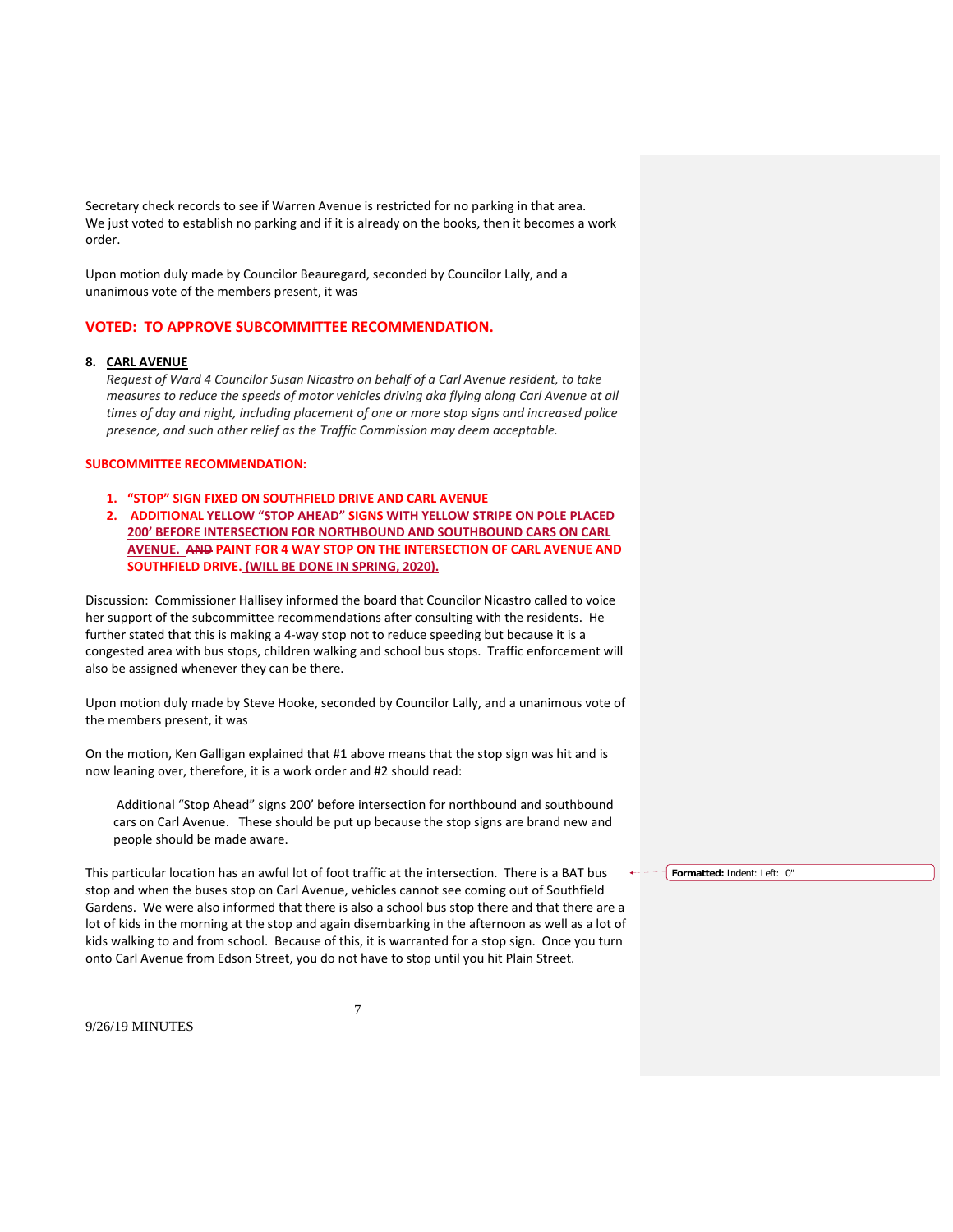Upon motion duly made by DPW Commissioner Rowley, seconded by Councilor Lally, and a unanimous vote of the members present, it was

### **VOTED: TO APPROVE SUBCOMMITTEE RECOMMENDATION, AS AMENDED.**

#### **9. PROVOST STREET TRAFFIC CONCERNS**

*Request received from Jennifer Johnson who has lived on Provost Street for the past 35 years and is requesting that speed humps are put on the street to slow down the traffic and hopefully stop the street from being used as a cut thru.* 

#### **SUBCOMMITTEE RECOMMENDATION:**

- **1. PLACE A SIGN AND POST FOR EASTBOUND TRAFFIC IN FRONT OF #13 PROVOST STREET "25MPH"**
- **2. ADDITIONAL SIGN ON POLE FOR WESTBOUND TRAFFIC IN FRONT OF #132 PROVOST STREET TAKING DOWN "CHILDREN AT PLAY" AND REPLACED WITH "25 MPH SIGN".**

Upon motion duly made by DPW Commissioner Rowley, seconded by Steve Hooke, and a unanimous vote of the members present, it was

## **VOTED: TO APPROVE SUBCOMMITTEE RECOMMENDATION.**

#### **10. FENWAY CIRCLE**

*Request received from Lusant Brown‐Fisher who resides at 24 Fenway Circle for a "Slow Children At Play" sign due to speeding vehicles.*

## **SUBCOMMITTEE RECOMMENDATION:**

- **1. MOVE STOP SIGN ON FENWAY CIRCLE (SE CORNER) IN FRONT OF TREE.**
- **2. ADDITIONAL SIGN ON NEW POST (SW CORNER) "STOP" SIGN @ PLEASANT STREET.**
- **3. SIGN ON POLE #1 (SLOW).**
- **4. POST AND SIGN BY POPLAR ROAD NORTH BOUND TRAFFIC (SLOW).**

Upon motion duly made by Councilor Lally, seconded by Steve Hooke, and a unanimous vote of the members present, it was

## **VOTED: TO APPROVE SUBCOMMITTEE RECOMMENDATION.**

### **11. 92 ALDEN STREET**

*Request received from Samuel Trotman who resides at 92 Alden Street for a "No Parking" sign on Sawtell Avenue due to neighbors constantly parking on the grassed sidewalk which is causing land and property destruction.*

#### **SUBCOMMITTEE RECOMMENDATION:**

**NO ACTION AT THIS TIME FURTHER INFO NEEDED.**

8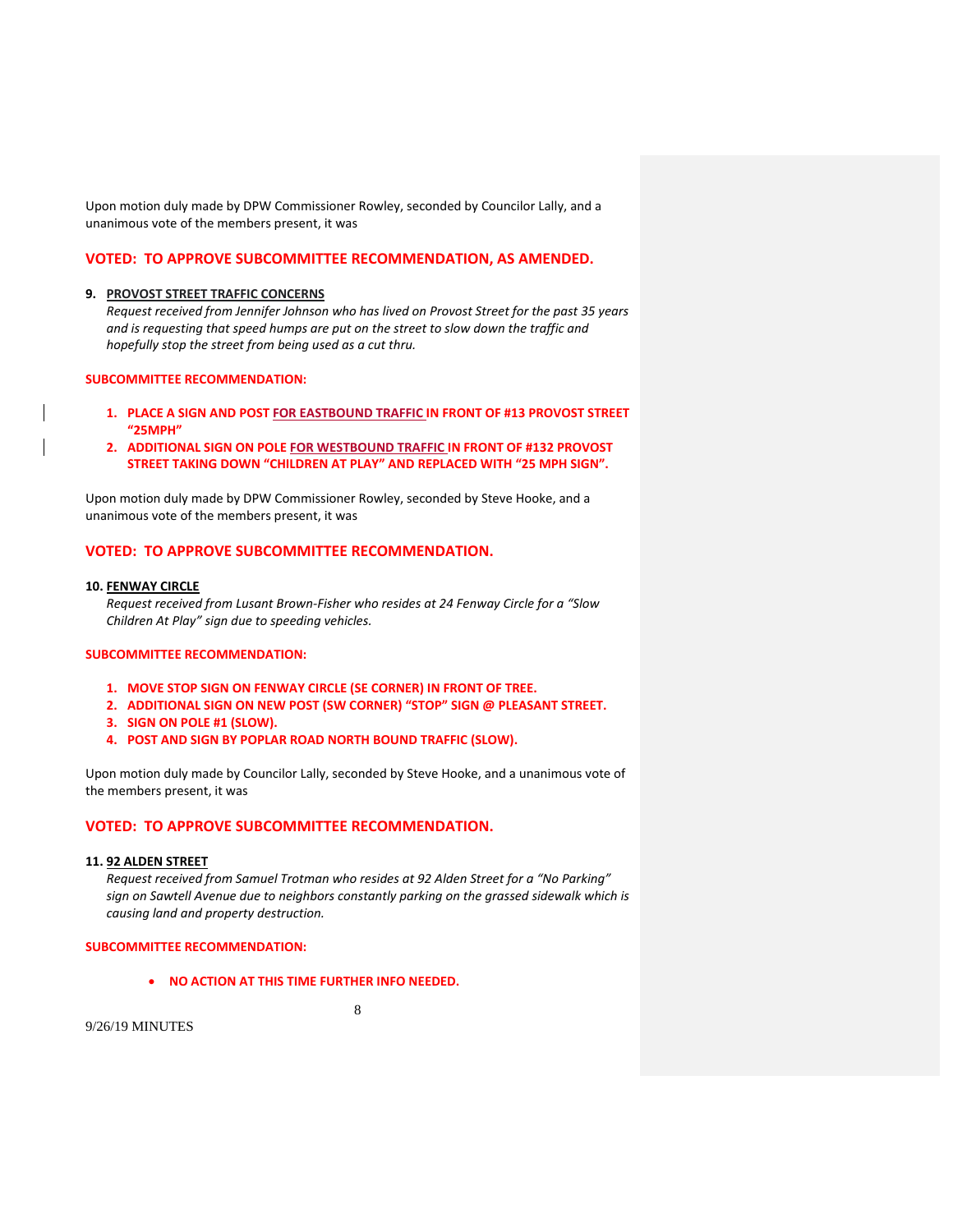Discussion: Mr. Trotman appeared to discuss his issues with his neighbors. He received a letter from the DPW Commissioner to remove the large rocks on the property. His neighbors push the snow up against his fence. He believes the house was vacant prior to him purchasing it and maybe the neighbors did this because no one lived there. His neighbors attached their mailbox to his fence. He has asked his neighbors not to park there and they do not listen to him.

Mr. Trotman was asked if the neighbors had a driveway and was told that they did. Ken Galligan informed Mr. Trotman that the neighbors have a legal right to park on the street in front of the sidewalk next to his fence. The problem he is facing is that they are parking on the sidewalk, not on the street. There is no restricted parking on that street.

Upon motion duly made by Councilor Lally, seconded by DPW Commissioner Rowley, and a unanimous vote of the members present, it was

# **VOTED: TO REFER BACK TO SUBCOMMITTEE.**

#### **12. GREENWOOD ROAD**

 *Request received from Councilor Anne Beauregard on behalf of the residents in houses in the back area of Trinity Baptist Church who have concerns about construction that will be*  taking place. They would like a plan in place with the trucks and such because the area is  *so tight.*

### **SUBCOMMITTEE RECOMMENDATION:**

### **NO ACTION AT THIS TIME.**

Discussion: Ken Galligan wanted to explain that there are two new houses being built on Greenwood Road. With the construction of the new houses, there will be construction vehicles there. The resident is concerned about the construction trucks being there. There is nothing that the board can do. The resident also wanted it a one way street.

Upon motion duly made by DPW Commissioner Rowley, seconded by Deputy Fire Chief Solomon, and a unanimous vote of the members present, it was

## **VOTED: TO APPROVE SUBCOMMITTEE RECOMMENDATION.**

#### **NEW BUSINESS**

#### **13. 226 MAIN STREET**

*Request received from David Capaldo of Bond Brothers, requesting to temporarily relocated traffic lanes adjacent to our construction site at 226 Main Street. Attached is a drawing indicating specifics for our request. We would like to temporarily remove approximately five parking spaces on the West side of main street to accommodate a shift in the Main Street travel lanes and turning lane onto Crescent Street to provide a safe environment for*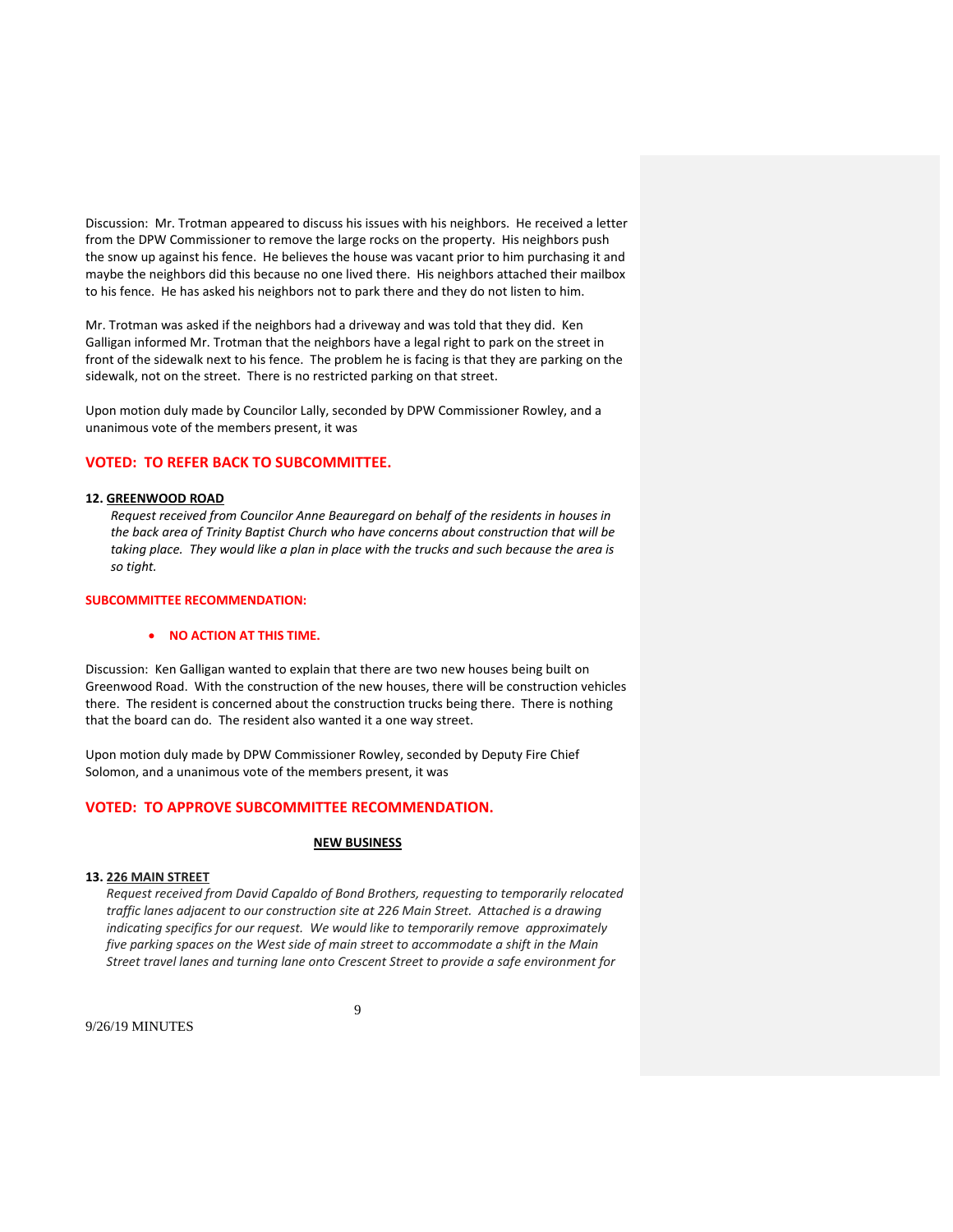### *travelling vehicles, pedestrians, and construction personnel. (Board Members: see attached).*

Discussion: David Capaldo, Project Executive with Bond Brothers and Jeff Freitas, Project Engineer with Division of Capital Asset Management & Maintenance (DCAMM) were present to discuss their request to move traffic lanes while the demolition and construction of 226 Main Street is being done.

To safely demolish the building, they will need to take all of the sidewalk in front of the building for staging to protect Main Street itself from the potential of any debris falling. Ken Galligan asked if Mr. Capaldo had a larger project board which was presented. Mr. Capaldo explained that a strip of parallel parking spaces on the opposite side of Main Street would be taken out of service and would shift the entire travel lanes over into those spaces (8' or 9') and put an additional buffer zone with jersey barrier would be placed with the same distance (8' or 9') in front of 226 Main Street. They felt it was prudent to shift the travel lanes because the turn onto Main Street is so tight. The travel lanes would not be reduced just shifted.

Steve Hooke asked what the area behind the building would be used for and was told that they spoke with Bob Malley and agreed to leave the back of the site open which will allow supplies/equipment storage and for ease of truck access in and out.

The only difference is that the existing crosswalk may have to be adjusted. There is also a curb cut there. We would need to shift the crosswalk about 5' or 6' to the south and put in a temporary curb cut. Pedestrians that currently access the crosswalk would have to use the crosswalk by the court house. Commissioner Hallisey pointed out that the curb cut had to be wheelchair accessible and asked whether they would be painting the crosswalk. He suggested that they paint the crosswalk with his supervision. Councilor Lally suggested that Commissioner Hallisey spray paint where he wanted the crosswalk/lines painted. Mr. Capaldo and Commissioner Hallisey discussed when the best time would be to paint. Commissioner Hallisey said that he usually paints between 10:00 p.m. and 5:00 a.m. because of less traffic. They decided that Commissioner Hallisey would assign a detail while the painting is being done because it would probably take about 15 minutes to do. Commissioner Hallisey stated that they will have to do this at 10:00 p.m. to paint and allow the paint to dry.

DPW Commissioner Rowley asked who would be in charge of snow removal on both sides of Main Street. Mr. Capaldo stated he would remove snow on his side and was asked if he could remove snow on the opposite side. DPW Commissioner Rowley stated that they would work together for snow removal. Mr. Capaldo was concerned about the safety of his workers attempting to cross Main Street to remove snow on the opposite side. There will be a piece of equipment on site for snow removal.

Mr. Capaldo was asked how long the project was and he stated it would roughly be 23 months from start of demolition to end of construction. They will start end of October, beginning of November. It will be time consuming because of shared walls with abutting properties. They have to make sure the attached buildings are safe. This process will take approximately 3 months. The jersey barriers will be on Main Street for 2‐3 years, more or less.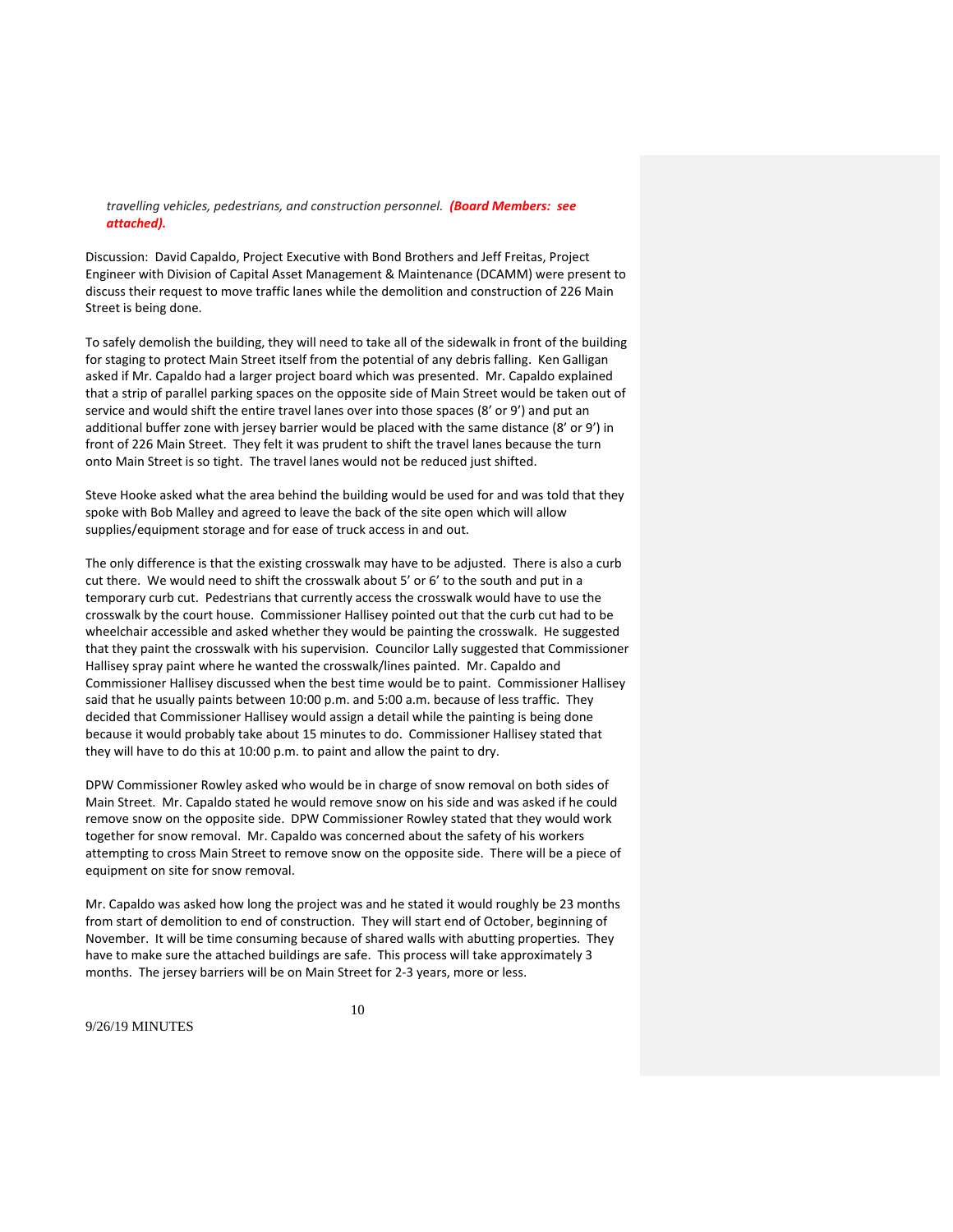Ken Galligan asked who will be responsible for erasing the lines that are there now that are not going to be used and then erasing the lines that are put down and restoring lines previously removed. He further asked if they will be putting signage on Main Street (Maple Avenue, White Avenue) for cars going north indicating lane shift and the same for cars coming down Belmont Street (Cottage Street, Warren Avenue) toward Main Street. This is a major shift that everyone is used to. When the cars line up on Belmont Street to take a left onto Main Street, there is no place to go. Cars crowd to the left onto Main Street and will be taking a tighter turn.

The sidewalk in front of the building has a cellar with a basement that goes all the way out to the street. Mr. Capaldo and Mr. Freitas are aware and will be taking steps to fill it in.

Deputy Fire Chief Solomon asked if the traffic signals would be affected and was told the design team/architect was looking to relocate the crosswalk light (walking beacon) then there is 2 traffic signals that they will ask to be relocated or adjusted. There is also a traffic box and hydrant close to the building that will be protected. The hydrant has to be accessible and you have to be physically on top of the hydrant. It was suggested to put a fence/gate by the hydrant for easy access.

The design team was speaking with Deputy Fire Chief Williams. Deputy Fire Chief Solomon will speak with him to obtain an update.

Bob Malley, Executive Director of the Brockton Parking Authority is in agreement with this.

Upon motion duly made by Councilor Lally, seconded by Commissioner Rowley, and a unanimous vote of the members present, it was

## **VOTED: APPROVE PLANS AS PRESENTED.**

#### **14. MAIN STREET & PERKINS AVENUE**

*Request received by Councilor Anne Beauregard to discuss the handicap ramps and signs in Campello area and how so many of them are wrong. This was discussed at a recent Parking Authority meeting. According to Bob Malley, "they were discussing problems with enforcement on Main St and Perkins Ave. There is a handicap ramp to nowhere in front of the Sunset Cafe on the corner of Perkins and Main. The ramp is on the sidewalk leading to Main St but the street is painted like a regular parking spot and the crosswalk is located* back at the corner. I have told our guys not to ticket this space even with the ramp there as *the space is not correctly marked."* 

Discussion: Ken Galligan explained that there is a history at this corner. There was a very serious problem there on the south side of Perkins Avenue when Fire Department apparatus was attempting to make a left hand turn from Main Street onto Perkins Avenue. The street was striped and made no parking for approximately 75 feet east from Main Street so that a truck could make a turn. On the opposite corner on Main Street on the northeast corner there is constantly a car that parks there to go into that café and they park across the sidewalk and their bumper is even with the edge of Perkins Avenue. It is illegally parked and he does not understand why they are not ticketed. If enforcement tickets, they will stop parking there.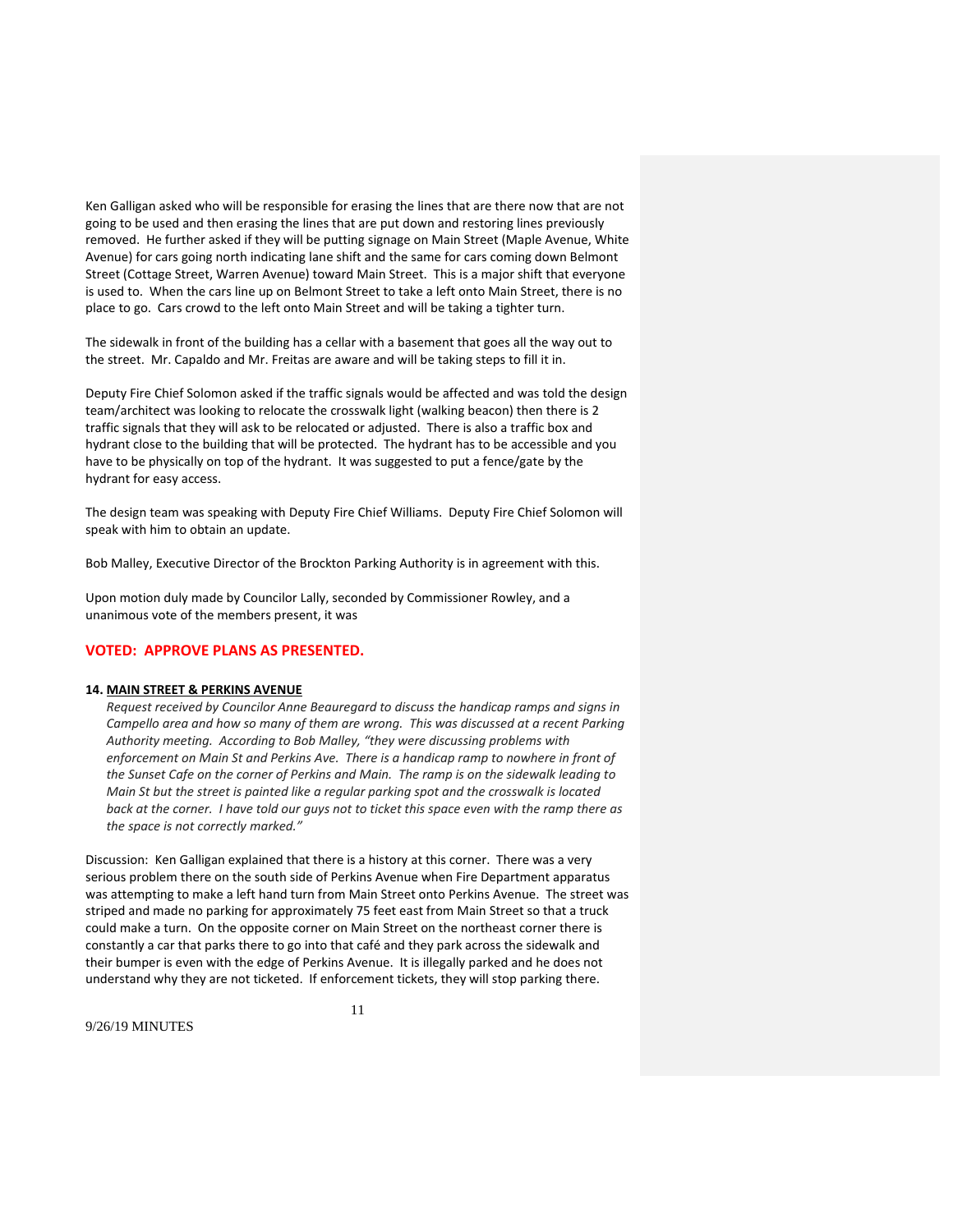The secretary informed the board that the Parking Authority is ticketing that area under Mayor Rodrigues's direction and have been doing so for the last few weeks. Councilor Eaniri stated that he has been down there and the ramp does go somewhere. It allows someone to cross but with the car parked there, they cannot do so. He continued by saying the ticketing has changed the tone in that area. Commissioner Hallisey stated that if the Parking Authority is not ticketing then the Police Department should be contacted for enforcement.

Ken Galligan made a suggestion that he and Commissioner Hallisey go to the Sunset Café in an attempt to address and alleviate the problem. Commissioner Hallisey stated he did not see the need in doing so. If the car was parked on the corner not 20 feet from the curb then it should be ticketed. Are some people getting ticketed and some not?

Councilor Eaniri stated he will talk to the Parking Authority to see if the vehicle is being ticketed or if they were told not to ticket.

Upon motion duly made by Ken Galligan, seconded by Councilor Lally, and a unanimous vote of the members present, it was

# **VOTED: TO TAKE NO ACTION.**

#### **15. MERIAN'S**

*John Merian is requesting to eliminate 2 parking spaces in front of his off street parking entrance in order to use side lot for parking. Also, place proper signage on L Street.*

Discussion: DPW Commissioner Rowley stated that there is a temporary entrance/curb cut while the construction is being done at 121 Main Street. When that construction is completed, the curb cut will be taken away. People are now parking in front of the curb cut which is why he is requesting. DPW Commissioner Rowley explained that once the fence is down where PROVA was then people will notice that it is an entrance.

Commissioner Hallisey explained that a "Do Not Enter – One Way" is needed on L Street.

Upon motion duly made by DPW Commissioner Rowley, seconded by Councilor Lally, and a unanimous vote of the members present, it was

## **VOTED: TO REFER TO SUBCOMMITTEE.**

#### **16. LOUIS STREET**

*Request received from Councilor Jack Lally for 25 mph speed limit signs on Louis Street.*

Discussion: Councilor Lally stated that residents of Louis Street are concerned about speeding with kids on the street.

Upon motion duly made by Ken Galligan, seconded by Steve Hooke, and a unanimous vote of the members present, it was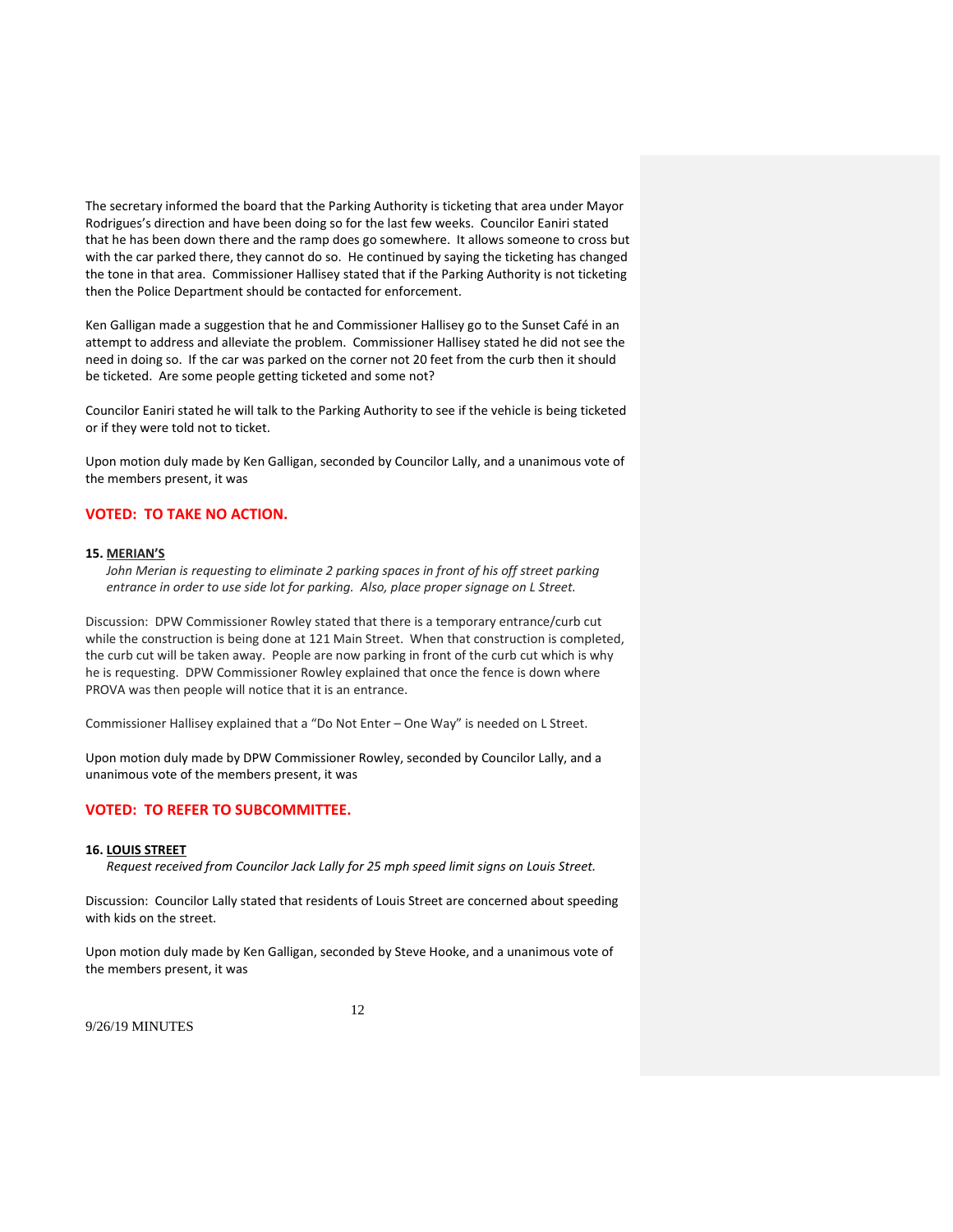## **VOTED: TO REFER TO SUBCOMMITTEE.**

### **17. AMES STREET**

*Request received from Councilor Jack Lally to revisit "No Parking" regulations on the south side of Ames Street.*

Discussion: Councilor Lally has received conflicting reports on no parking on Ames Street. Signs are in some places but they are faded. People are parking on both sides of Ames Street. Councilor Lally contacted then secretary, Patty Florio who could not find anything so technically there is nothing to stop people from parking on both sides. He is asking the board to take a look at this.

Ken Galligan stated that there should be no parking on the south side of Ames Street from North Main Street to North Cary Street. All board members were in agreement with this.

Upon motion duly made by Ken Galligan, seconded by Councilor Lally, and a unanimous vote of the members present, it was

## **VOTED: TO REFER TO SUBCOMMITTEE FOR SIGN PLACEMENT.**

#### **18. WEST CHESTNUT STREET & ASH STREET**

*Request received from Ward 3 Councilor Dennis Eaniri for a discussion regarding the installation of a working Traffic Light at West Chestnut Street and Ash Street. The request is coming from constituents, living in this area. The traffic in this area is becoming overwhelming, cars always speeding and making it difficult to enter West Chestnut Street and Ash Street. (Board Members: Attached is proposal from Tighe&Bond for professional engineering services to study this intersection).*

Discussion: See #5

Upon motion duly made by Ken Galligan, seconded by Steve Hooke, and a unanimous vote of the members present, it was

**VOTED: TO APPROVE MOVING FORWARD ON SEEKING QUOTES FOR ENGINEERING FIRM TO PERFORM TRAFFIC STUDIES FOR NORTH QUINCY STREET & NORTH CARY STREET AND WEST CHESTNUT STREET & ASH STREET. ALSO, TO MEET WITH OCPC WHEN REPORTS ARE SUBMITTED.**

### **19. NEW HEIGHTS CHARTER SCHOOL – 1690 MAIN STREET & 661 CENTRE STREET**

*Request received from Janice Manning, Director of Operations, New Heights Charter School: As you may recall, I went before the Traffic Commission to request School signage to be put in front of New Heights Charter School of Brockton to ensure the safety of Brockton's students. As a result of my initial meeting before the Brockton Traffic Commission, on February 22, 2018, I received an email On March 30, 2018 which read that the Traffic*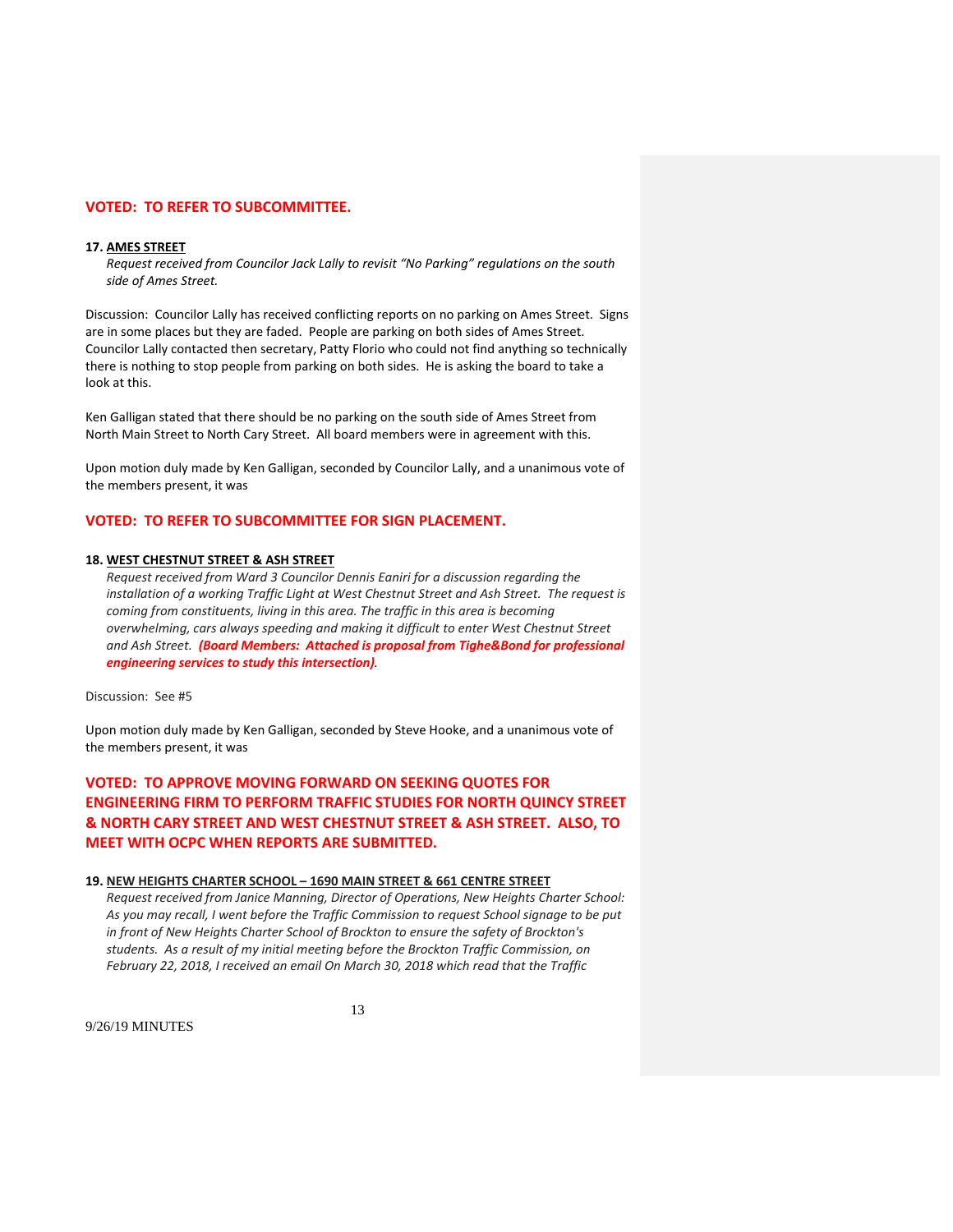*Commission contacted the MA DOT to obtain a recommendation and guidance in this matter.*

*I have not received any contact from the Brockton Traffic Commission since this the last email. Therefore, I am writing to request to be added to the agenda at the next Brockton Traffic Commission meeting to obtain an update and timeframe on this matter.*

*In addition, New Heights Charter School of Brockton has continued to expand, and it became* necessary for the School to open a second location: 661 Centre St. in Brockton. As a result, I *am requesting that the appropriate signage to be placed at this site as well. (Board Members: copy of prior Minutes, MA DOT response, letter to BPB attached).*

Discussion: Ms. Manning contacted the secretary and asked that this be postponed until the next meeting (October 24<sup>th</sup>).

Upon motion duly made by Ken Galligan, seconded by Steve Hooke, and a unanimous vote of the members present, it was

# **VOTED: TO POSTPONE UNTIL NEXT MEETING (10/24/19).**

## **20. CDM ON CALL PROFESSIONAL ENGINEERING SERVICES – DAN MURPHY, JR., P.E.** *Request to authorize and execute contract for continued services for FY20. (Board Members: copy of contract attached).*

Upon motion duly made by DPW Commissioner Rowley, seconded by Councilor Lally, and a unanimous vote of the members present, it was

## **VOTED: TO APPROVE FY20 CONTRACT.**

#### **SIGN REQUESTS:**

#### **21. 182 MARKET STREET**

*Request received from Jennifer Cintron of 182 Market Street who is requesting a guardrail in front of her home (or to the corner) due to accidents and feeling unsafe.*

Discussion: Councilor Eaniri explained that this location is when cars are coming out of Donald Street. He will say the house next door to her when you turn to Copeland Street has been a problem with several incidents.

Upon motion duly made by Ken Galligan, seconded by DPW Commissioner Rowley, and a unanimous vote of the members present, it was

### **VOTED: TO REFER TO SUBCOMMITTEE.**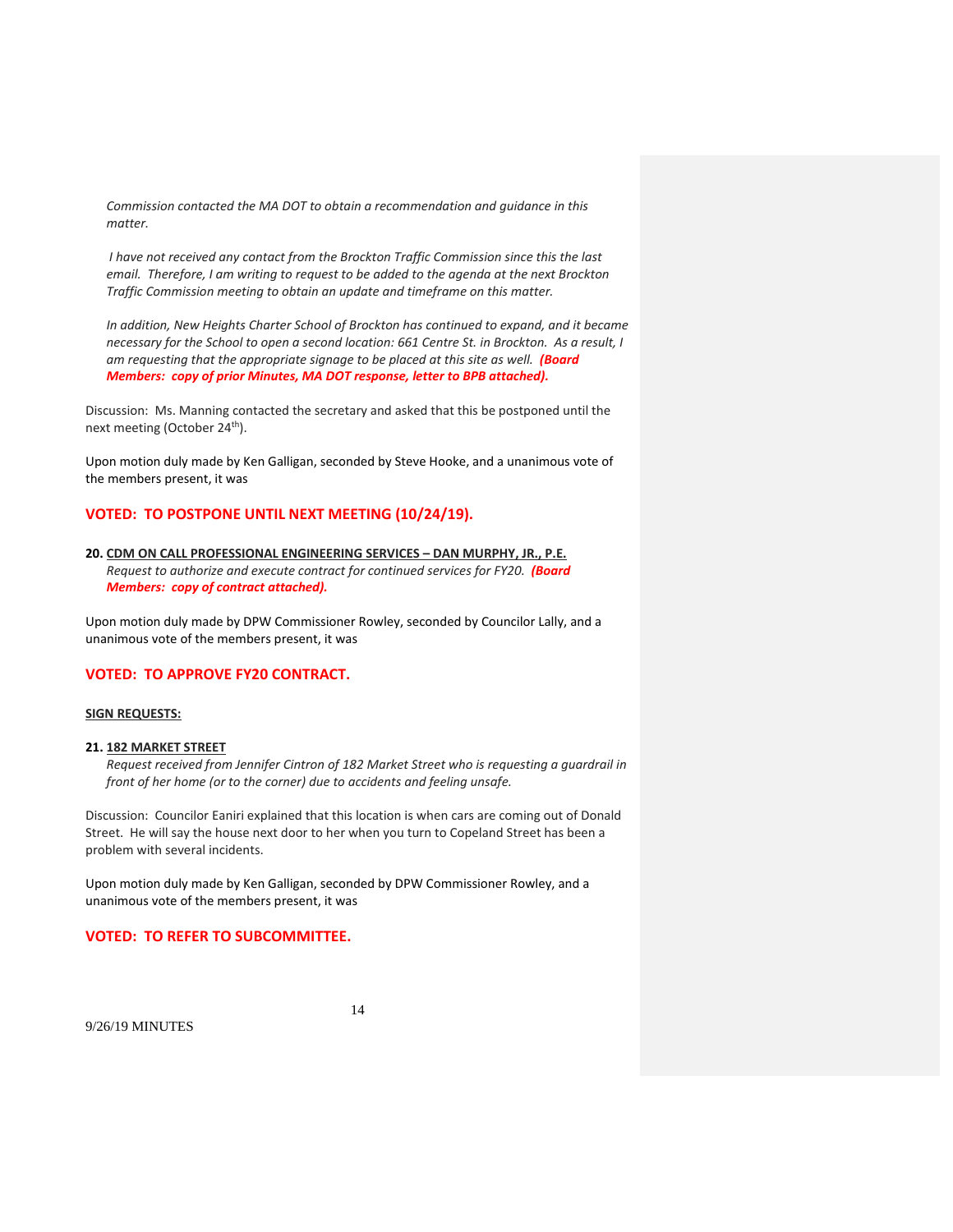### **22. 73 CARY STREET**

*Request received from Maria Miranda, who is requesting a "Deaf" sign along with a "Do Not Block Driveway" sign. She states that traffic is horrible and that there is a traffic light up ahead but no one will let her leave her driveway.*

Discussion: Ms. Miranda was present to discuss her request for signage. She explained that cars block her driveway and she is unable to exit her driveway because cars are lined up at the light. Sometimes she has to sit for 3‐4 light changes before she can exit her driveway. She stated that she usually backs into her driveway so that she can pull out. She has documentation that she is deaf.

Commissioner Hallisey informed Ms. Miranda that they probably will not approve a "Do Not Block Driveway" sign for her driveway but the subcommittee will take a look.

Ms. Miranda also requested a "Deaf" sign. Ken Galligan asked what she was trying to accomplish. She stated she has a dog that she walks and sometimes cars in traffic attempt to go around other cars causing them to go onto the sidewalk. Sometimes cars are flashing lights and beeping.

Mr. Galligan attempted to clarify her request by stating that one sign was due to cars not leaving a break in the traffic line for the light so that she can exit her driveway. The other sign was that usually with a deaf person, a sign is requested because a pedestrian could be walking in the street that doesn't hear the horn toot. Ms. Miranda stated again that she walks her dog and cannot hear cars when she wants to cross the street. It was questioned whether a deaf sign would help in this case.

Upon motion duly made by Ken Galligan, seconded by Councilor Lally, and a unanimous vote of the members present, it was

## **VOTED: TO REFER TO SUBCOMMITTEE.**

#### **23. AMES STREET & INTERVALE STREET**

*Request received from Tina Johnson of 107 Ames Street, for a "Stop" sign and "Slow Down Children" sign due to speeding, almost been hit and children crossing.*

Discussion: Councilor Lally spoke on this and suggested to move to subcommittee because they were going to Ames Street already.

Ken Galligan stated that he presumed that a stop sign was already there for southbound traffic on Intervale Street. Are they looking for a stop sign for traffic on Ames Street? If there is a stop sign on Intervale Street, it would solve the problem. The "Slow Down Children" signs, we are refraining from putting these up.

Upon motion duly made by Ken Galligan, seconded by Steve Hooke, and a unanimous vote of the members present, it was